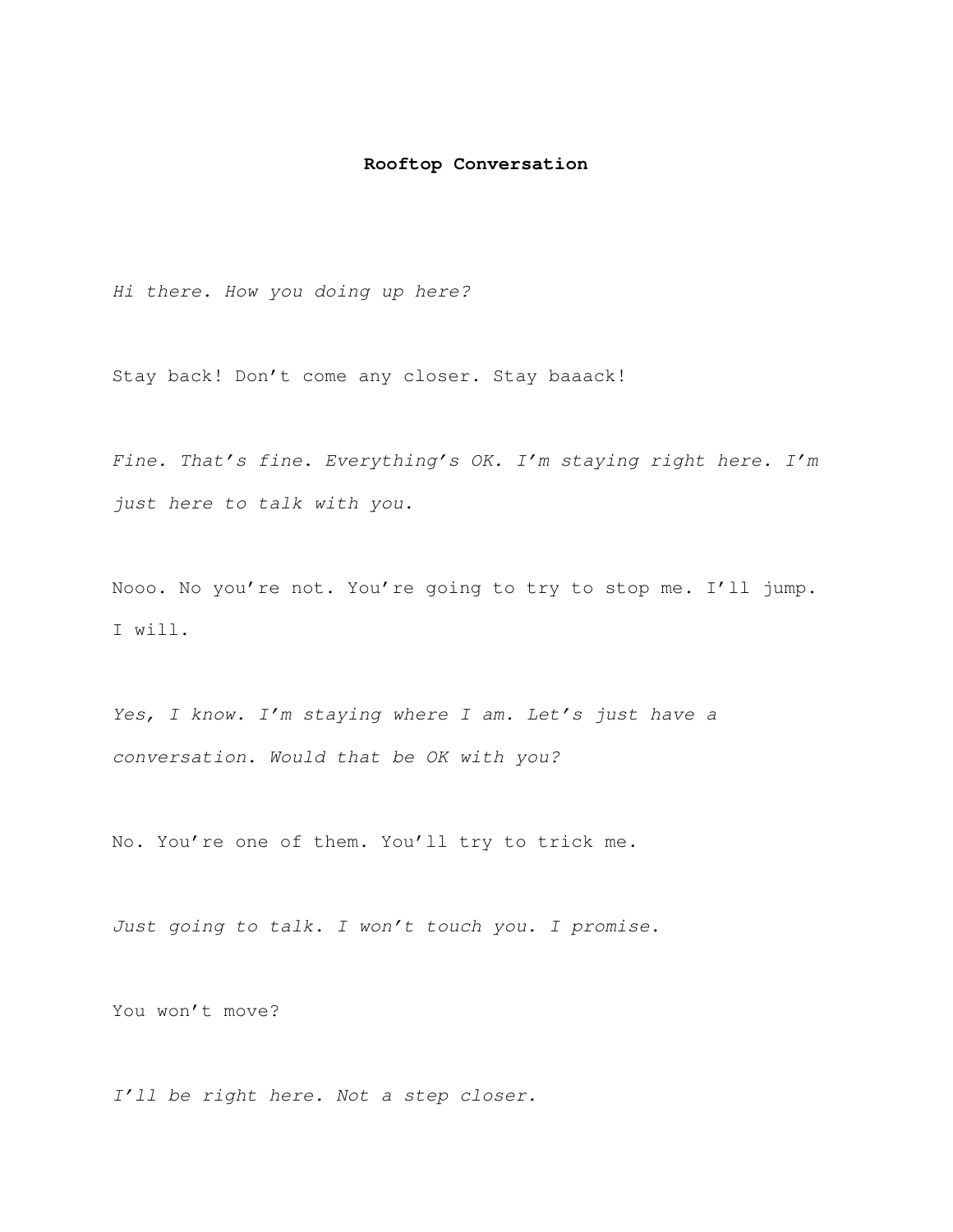Not a step? Just talk?

That's right. Just maybe tell me what's going on.

Well, just a little. But you can't move. You can't touch me! Can't touch.

That's right. What's going on?

I've done bad. Bad things. It's not good if I'm still here anymore.

C'mon now. You seem like a nice guy. That's a pretty harsh reaction.

No. No it's not. You have no idea how bad it is.

Really?

Really. I've hurt people. And…

You have? You seem so gentle.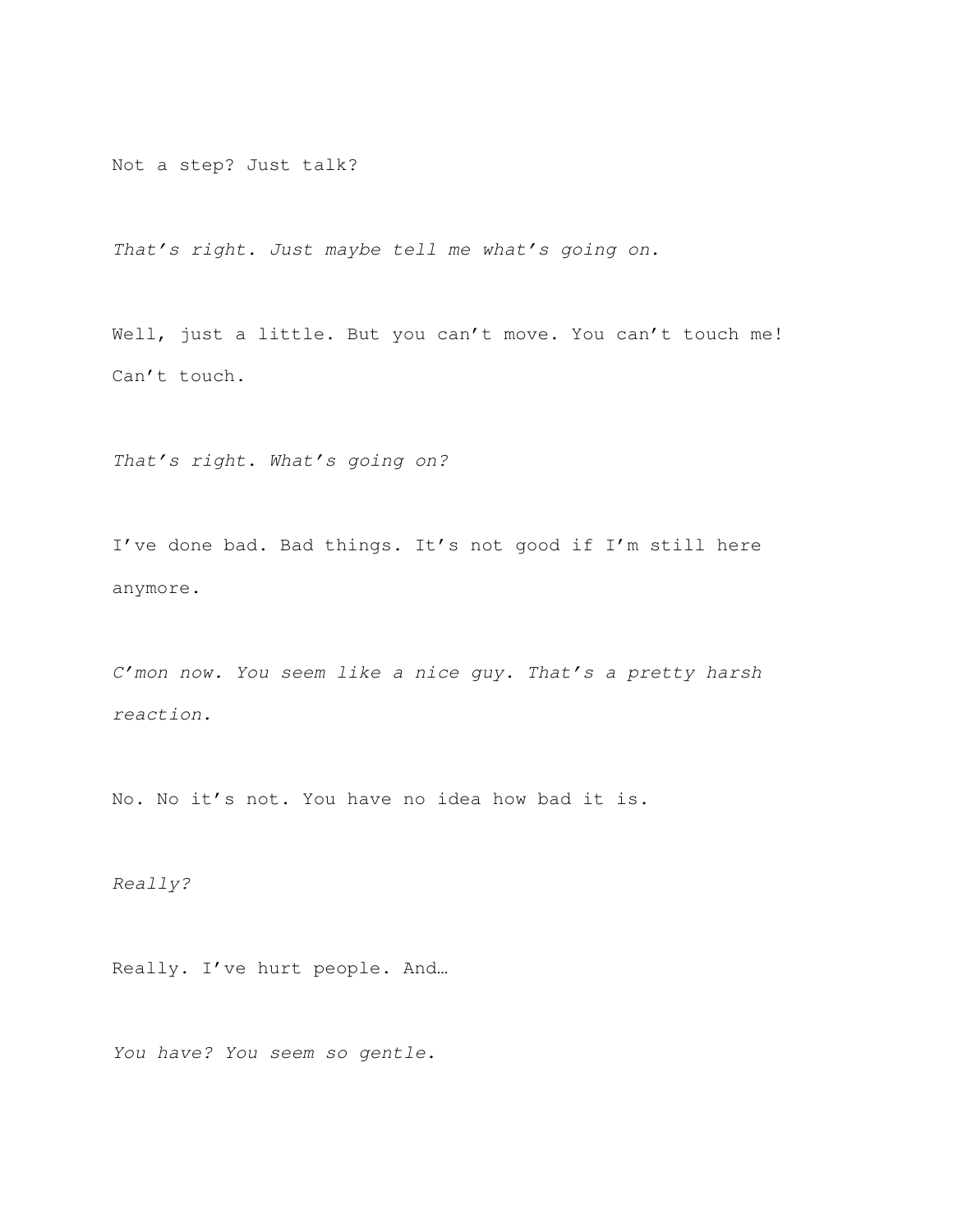Gentle? Gentle yes. Part of me anyway. But there's another part…

So you're saying you're like most people. Sometimes you get…tempted…to do something you regret later?

Well…yes. But not all yes. I'm not like most people. Different. Worse.

What is it you think you did?

Not think! Not think. I know!

Ok. OK. What do you know you did?

You won't hurt me if I tell you?

Hurt you? No. I want to help you.

Help me? Why would you want to help me?

Well, that's what I do. I help people.

What are you? A fireman or something?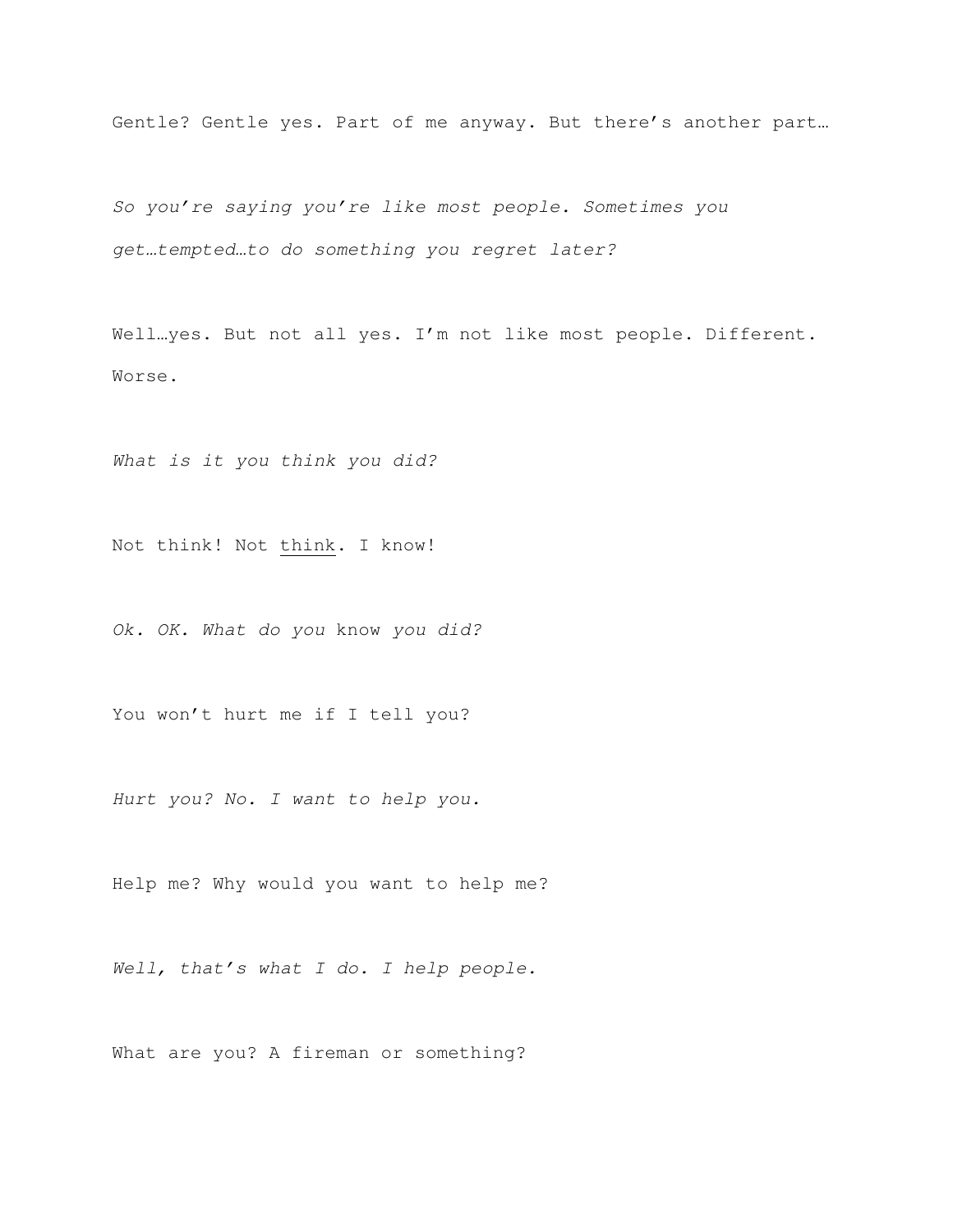Ha. Not a fireman.

Not a fireman. No. Couldn't be. You couldn't get here that fast.

Not a fireman.

Hmmm. A policeman! You're a cop! Stay over there! I'll jump! I told you I would.

I'm right here. Not moving. Not a policeman either. I'm a sort of a counselor.

A counselor? You mean like a, like a… psychiatrist?

Well, yes. But some people don't like that word. They'd rather I say counselor.

Well, not me doc. You can say psychiatrist. 'cause I definitely am feeling a little psycho.

I can.

You can. Plus, I studied psychology and stuff in school too.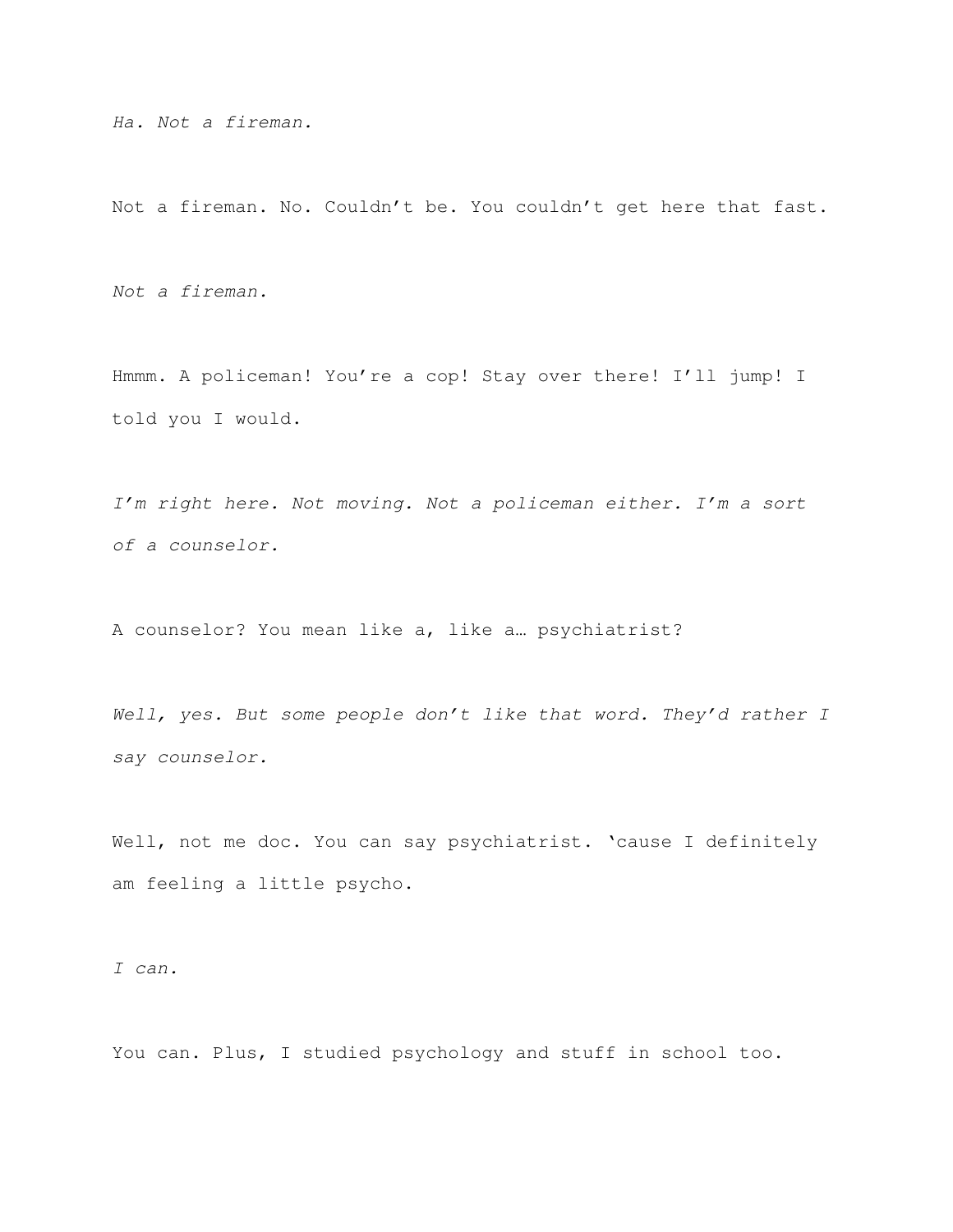You did! I guess we have something in common then.

I guess.

You said something was bothering you.

It is! It is.

And?

Well, like I said. I hurt somebody.

Like forget their birthday or something?

Don't make fun of me. It's worse than that. A lot worse.

Really. What'd you do? Kill somebody?

Yes, well no. Yes.

Which one is it?

It's yes, but…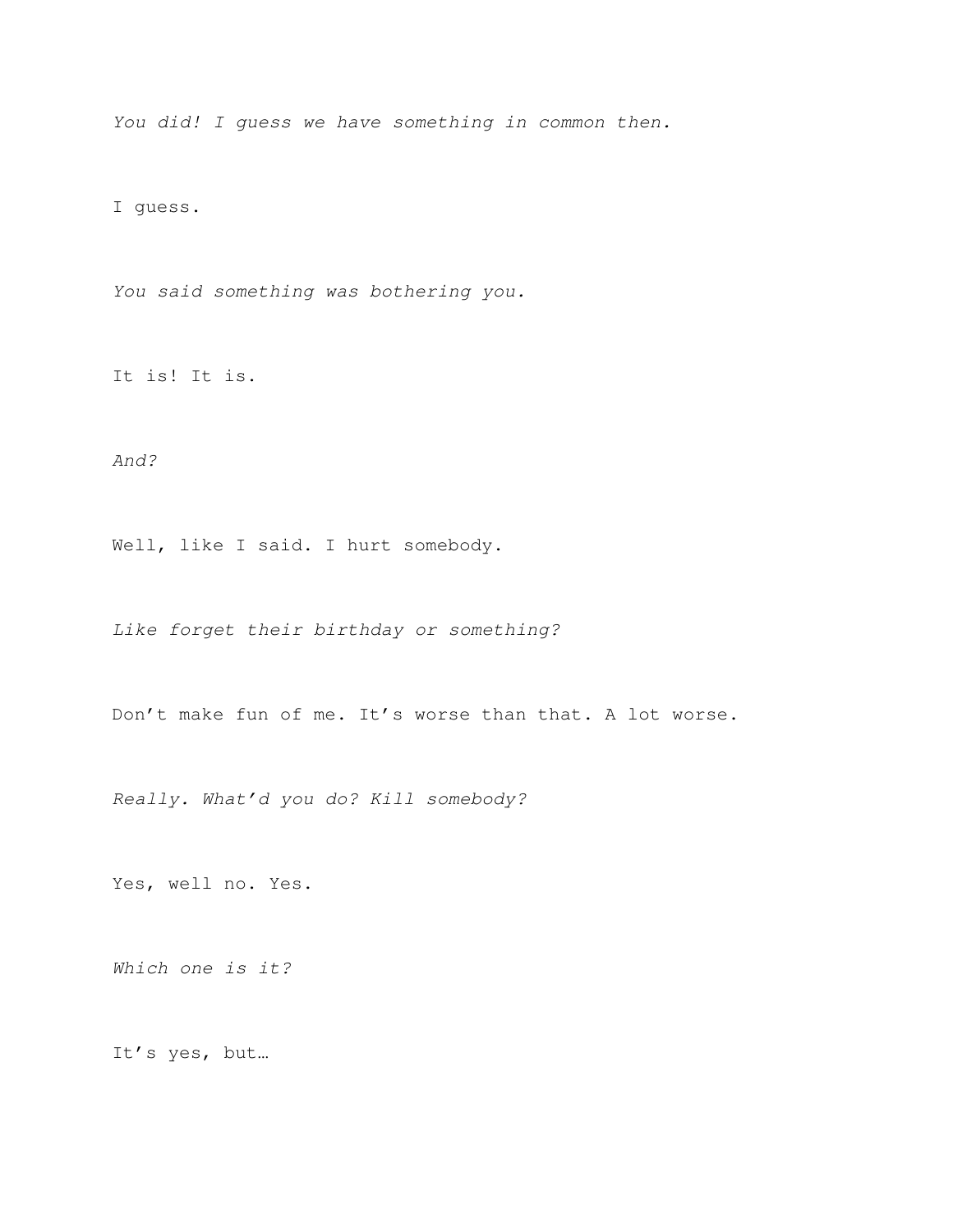But?

Well, it's more like I helped somebody.

You didn't do the killing yourself?

I, I did. I mean I kind of did. But he did most of it, and I helped. And that's just as bad.

I'm a little confused.

Well, it was me, but it wasn't me, and I could have stopped it, and I tried, but I didn't.

Oh.

I don't know how to explain. It was a part of me. I did the killing. But it wasn't me. You see?

Why don't you explain it to me? Who did you kill?

It's more than one.

Really? How many?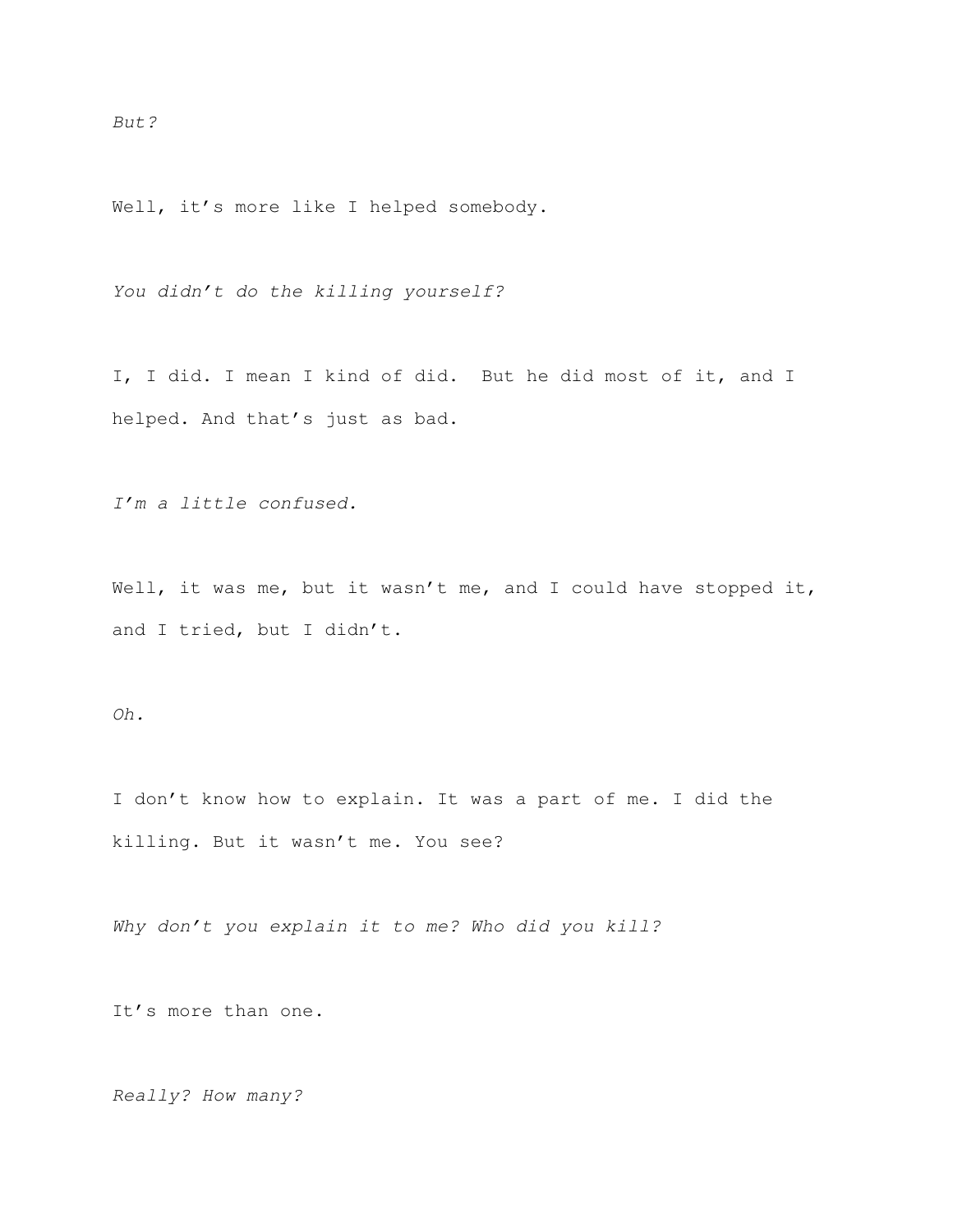I'm, …I'm not sure.

That's interesting.

Yeah. Interesting.

Why don't you start by telling me about the first one you remember.

The first one?

Yes. Where was it?

At school.

GlenMorrow?

Yeah. Do you know it?

Some. I was there for a while before I had to leave.

No kidding.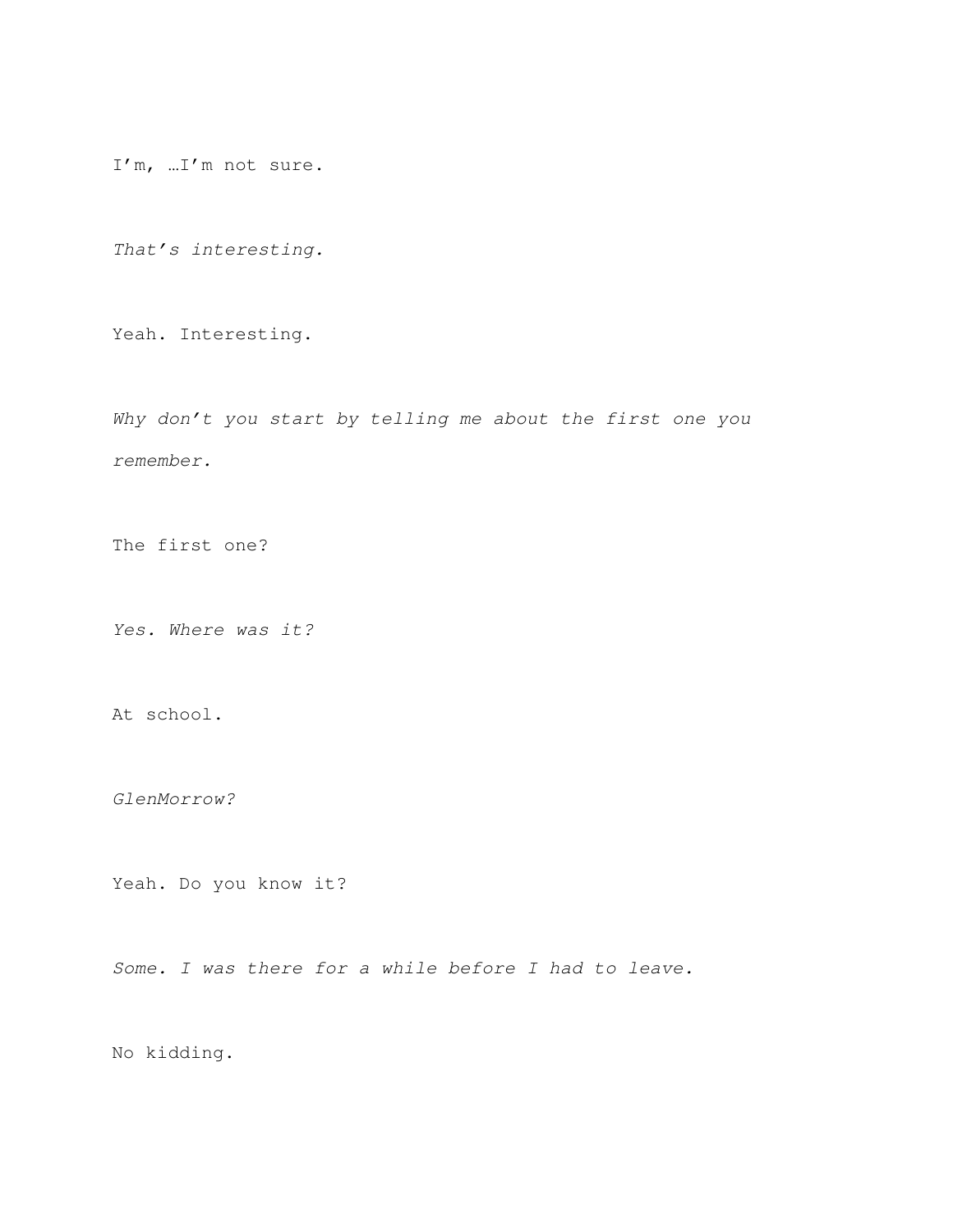Frisbee on the quad. Overcooked hash browns from the café. Fifty cent beers at the Goat's Head Pub.

You do know it.

I do. But it's not about me. You were about to tell me about the first one.

Oh yeah.

Hard?

It is, but I can do it. He was another student at school. A friend, at least at the beginning.

You killed your friend?

Like I said, it wasn't really me.

I'm having a hard time understanding. Maybe you can explain a little better.

Are you making fun of me again?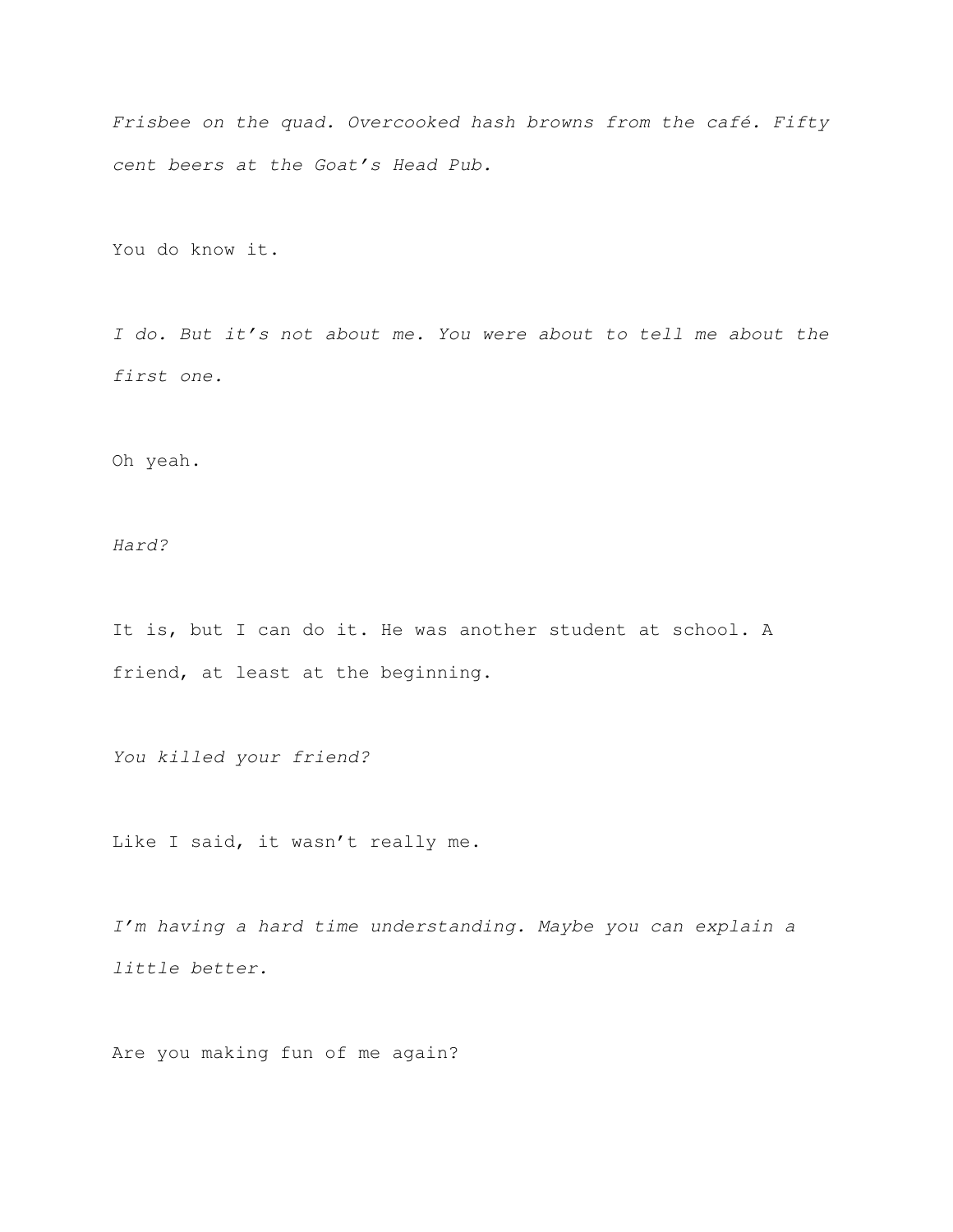I'm asking for an explanation. Most killers start with their enemies, not their friends.

You're kind of sarcastic you know.

I know. But I honestly would like to hear the story.

You should be a little nicer then.

OK. Please?

OK. Where was I?

It started at school.

Yes. At school.

Who was he?

Another psych student. Charles D'Agostino. Dagger. We used to study with him.

We?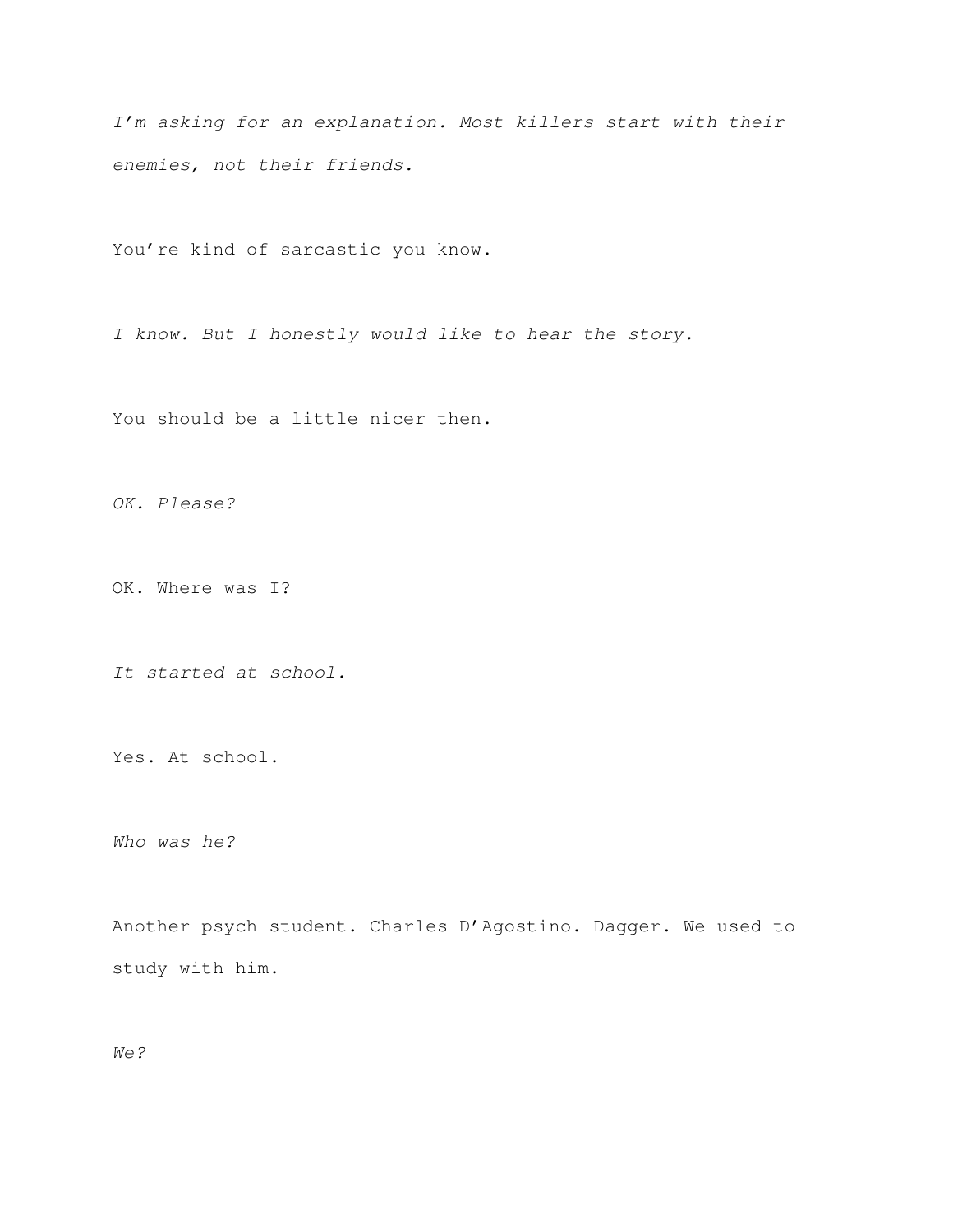Me and the guy that killed him. My roommate.

Your roommate? Sounds like you were close.

You could say that. He taught me a lot.

Dagger?

No, my roommate.

Oh. OK. Go on.

He helped me study. We studied together all the time. For quizzes, exams, finals. We even did some lab work together.

And I take it something went wrong?

It went right. But too much.

Now I'm getting confused again.

We, like, worked really well together on stuff. If I forgot something from class, he'd remember it. If I couldn't figure out a lab procedure, he would. Same the other way 'round.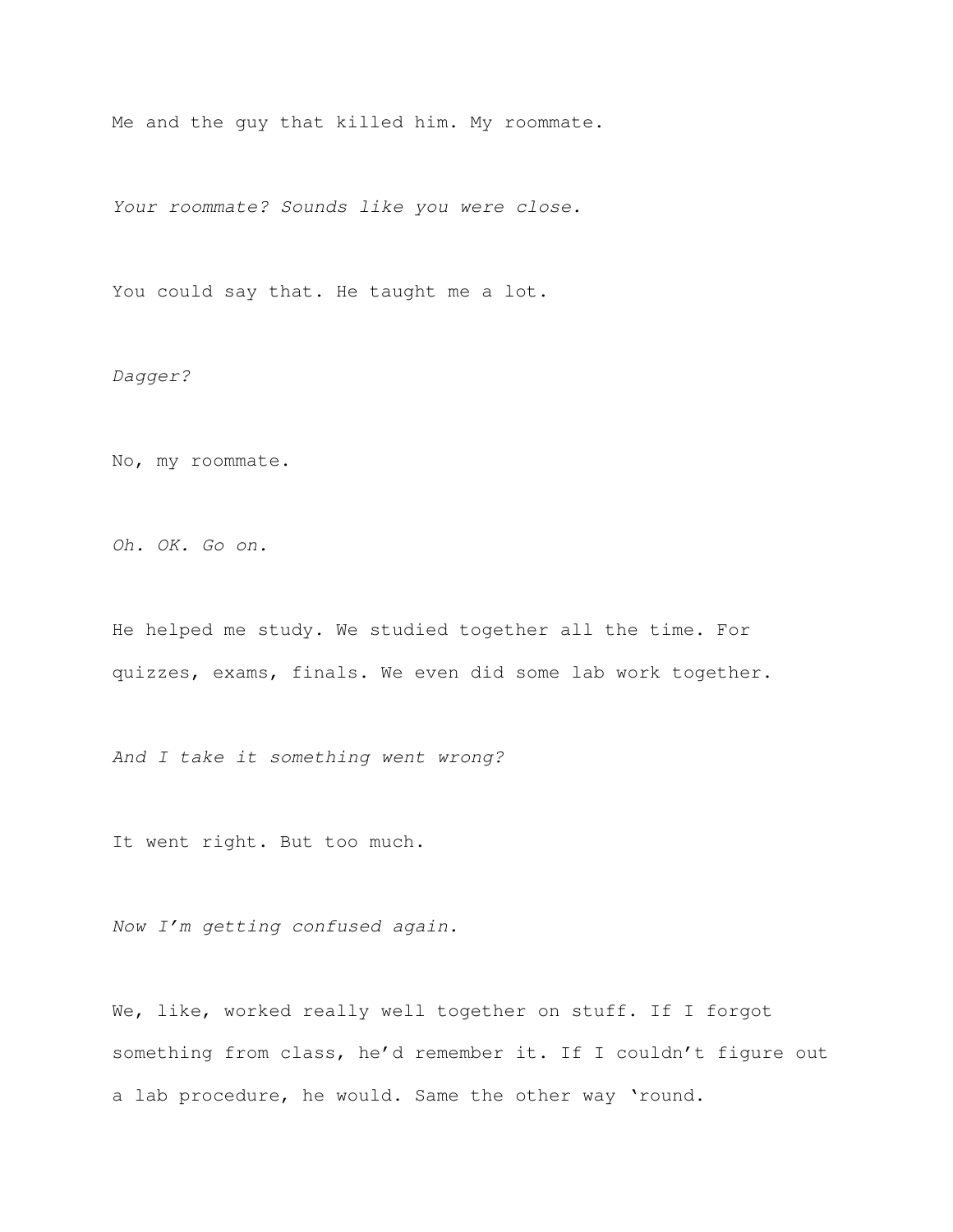Sounds like you two complemented each other.

Sure, I gave him compliments all the time. He was really smart. Say, what are you laughing at?

Just grammar. Different kind of complement. I mean that you helped each other out.

Oh. Yeah. Like that. I stunk at English, but he was good at it. I mean, how important is it to be able to know some word nobody ever uses?

Well, it can be very important. Helps you decide what somebody means.

He used to say that too. But you know what? He knew books inside out. Freud and Pavlov and Skinner and Piaget. But he was lousy at reading people. Especially for somebody who wanted to be a psychologist.

Lousy?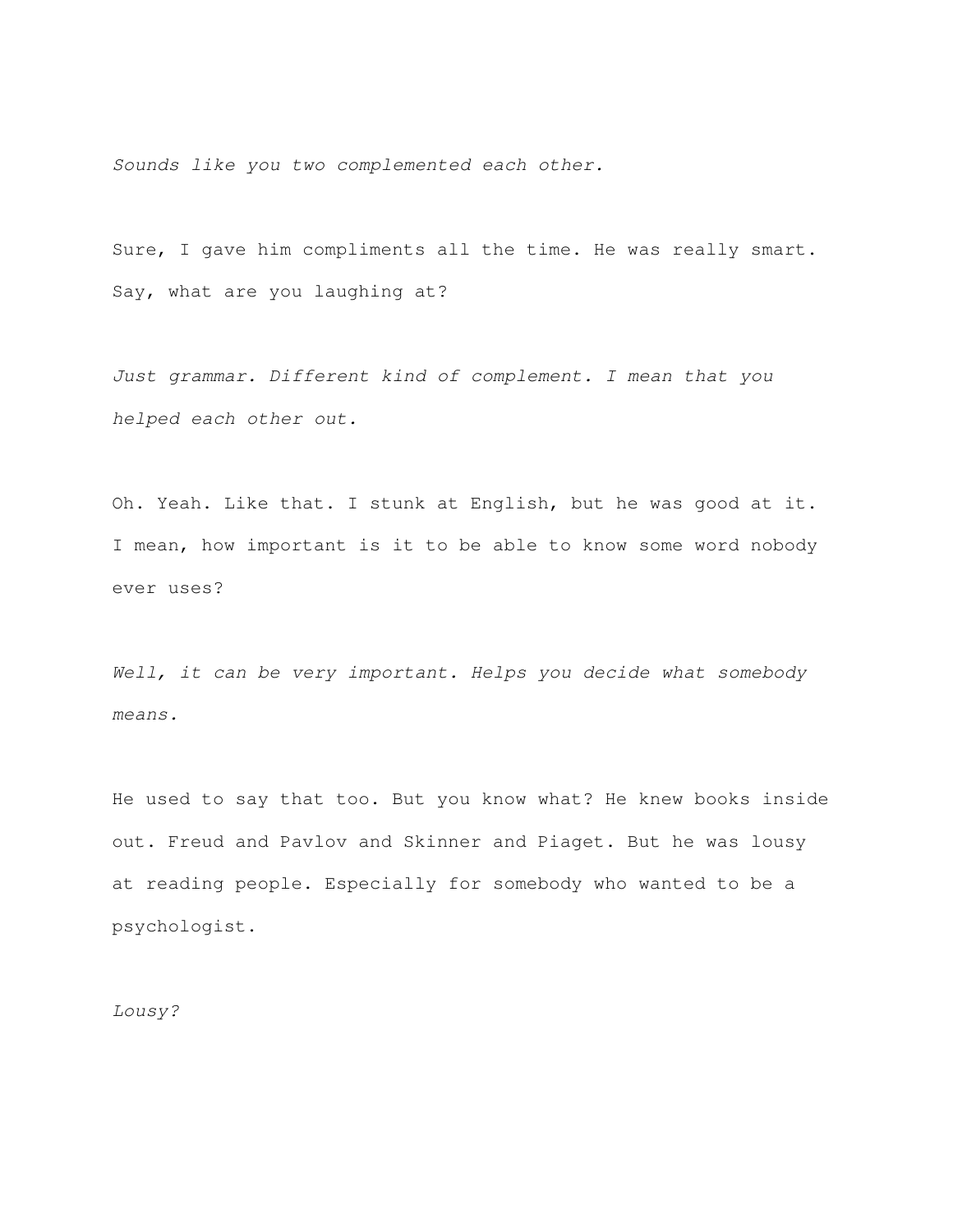Yeah. I mean, he could do the techniques, like repeat back what somebody says, or use one or two words to keep them talking.

Sounds pretty good.

That part was. But you should have seen him try to play Texas Hold 'Em.

Try to play. Pretty bad, huh?

Bad? Horrible is more like it.

Can't have been that bad.

Are you kidding? It took two seconds to read him, and he couldn't tell a bluff from a knock-knock joke.

Not at all?

Nah. It frustrated me so much I wouldn't play with him.

Sounds like you're angrier with him than Charles.

I am. And I wasn't angry with Charles.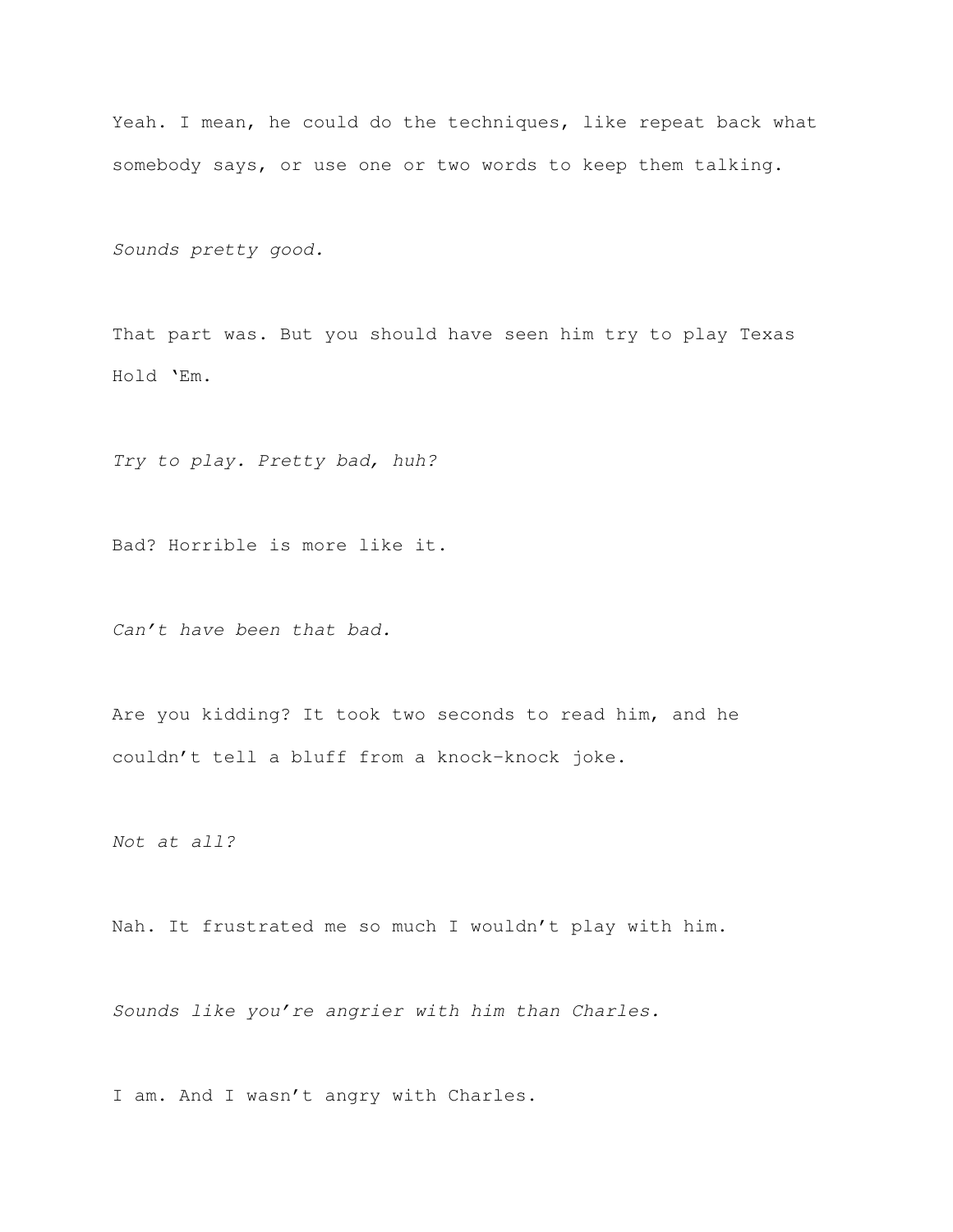The guy you killed?

You're getting sarcastic again.

A little.

A lot.

OK. I'll try to watch it. What happened with Charles?

Well, Dagger hosted this game every Friday night.

Hold 'Em?

Yeah. And my roomie wasn't supposed to be there.

Because you didn't want to be there at the same time?

Right, but he showed up.

And?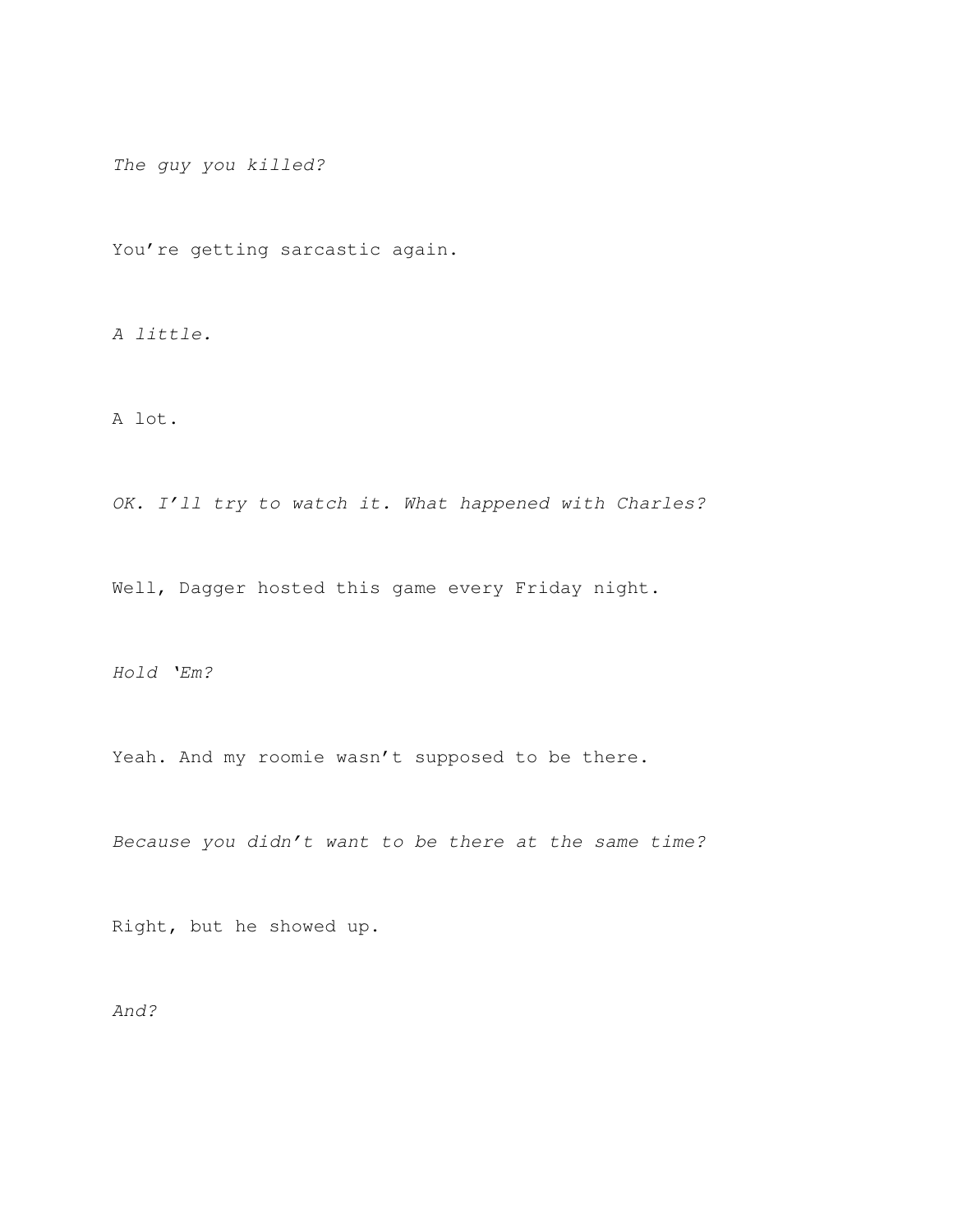Charles kicked his butt. Nothing big at first, just lots of small hands. But every time he won, he'd make fun, in a Yoda voice?

What?

You know, Yoda. "Your face like a book I am reading. What is in your head I am seeing. Low cards you have. Scared of me you are."

And that sent your roommate over the edge?

Got under his skin all night, a little bit at a time. Plus, every time Dagger talked, the other guys laughed like it was the best joke they ever heard.

Must have really bothered your roommate.

He got redder and redder. Madder and madder. Couldn't hide anything after that. And the madder he got, the more he lost, and the more they laughed.

Ouch.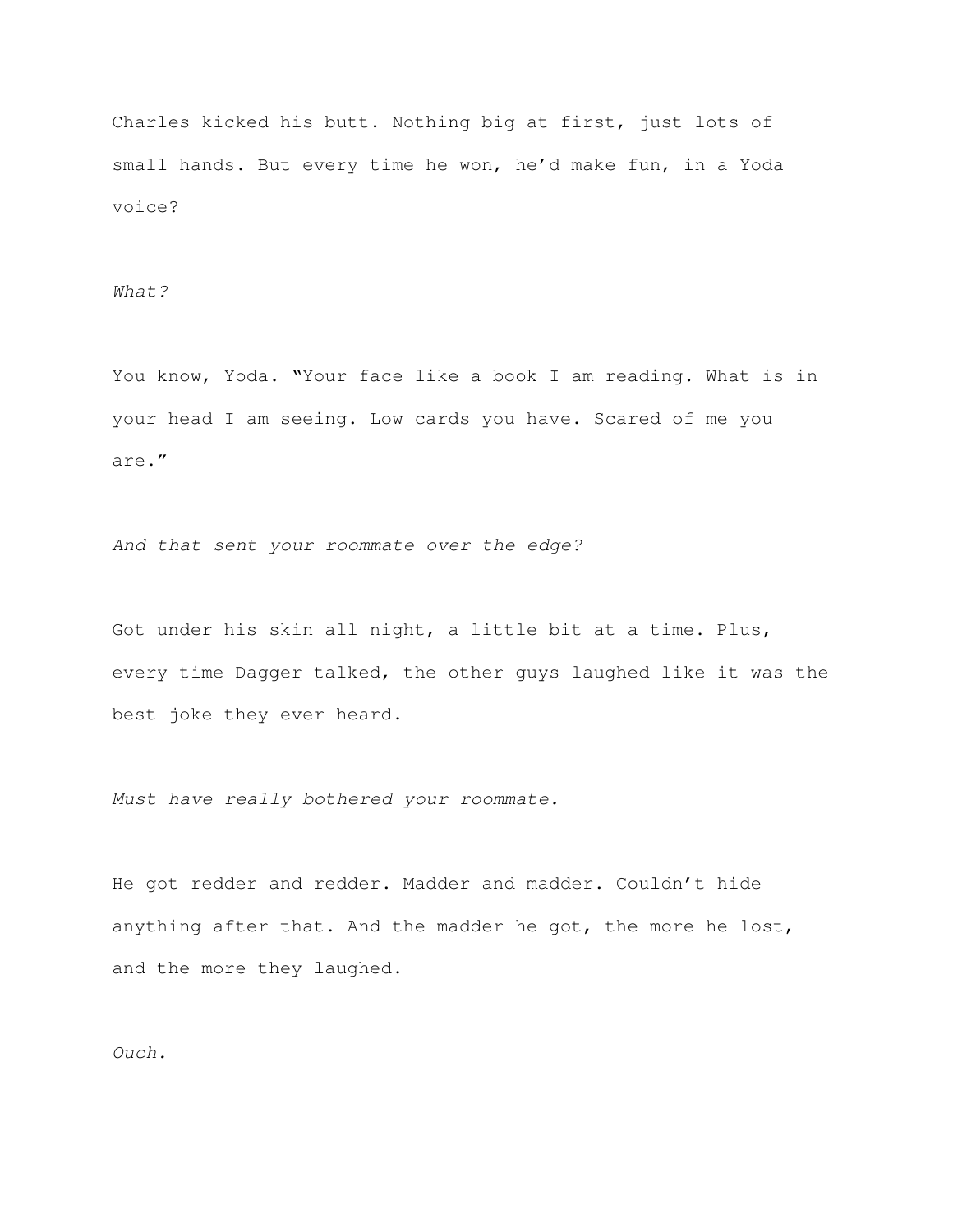Finally, Dags took him for one last massive pot.

Let me guess. Yoda got out of control.

For everything he had he took him.

You're kind of sarcastic too.

A little.

A lot.

Yeah. But not like Charles.

I'll bite. What did he say?

Loser you are. Broke loser with no money. Use the door, Luke.

Your roommate's name was Luke?

No. That was just Charles' way of picking on him.

He had it in for your roommate?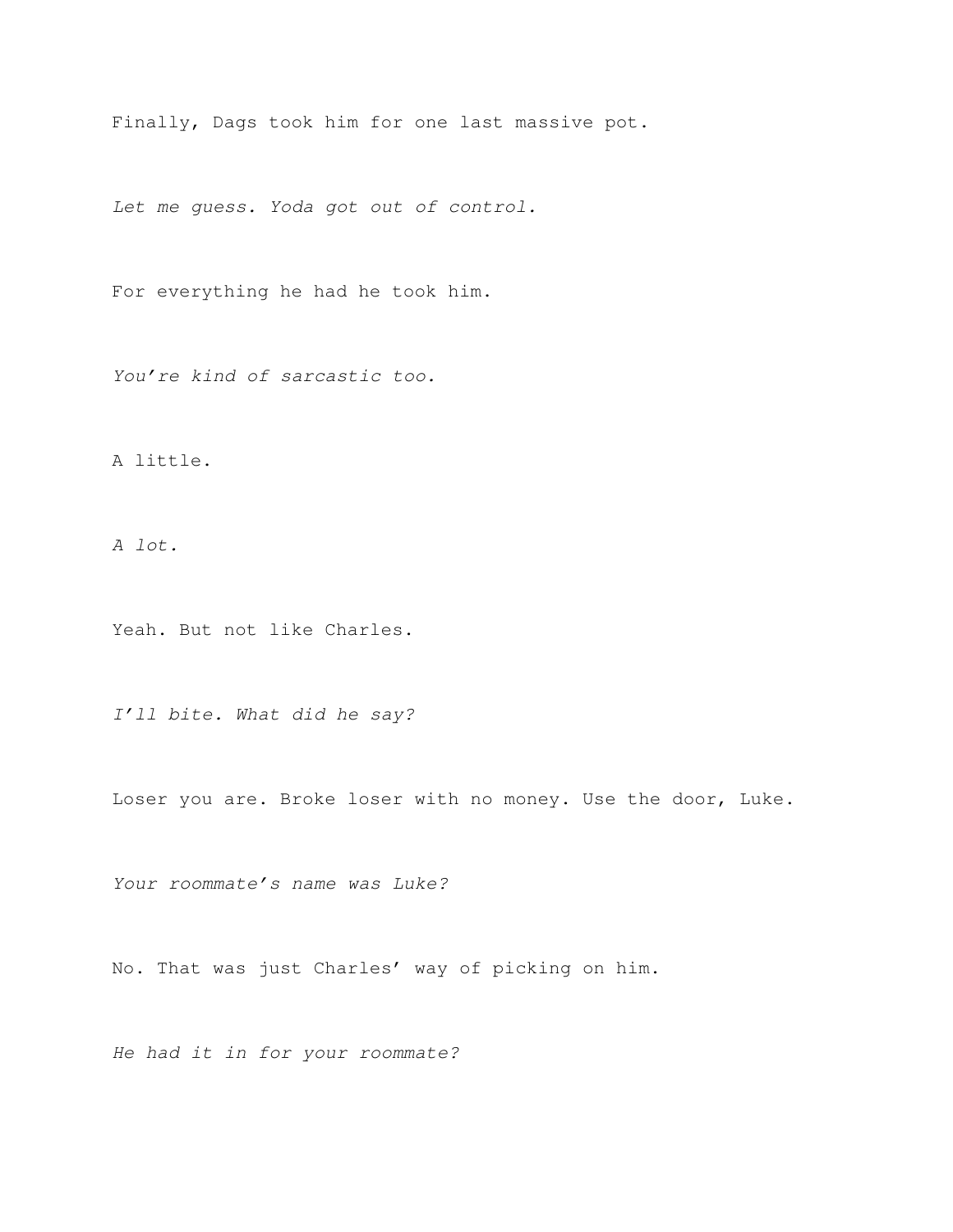No. He just talked that way with everybody.

Hmmm. How'd your roommate react?

Stood there for a second staring. Never said a word. Got up and walked out, and I went with him.

Doesn't sound very threatening.

It wasn't right there and then. But when we got back to the room he started asking me questions.

Like what?

Like how to talk with people without giving everything away. Said he wanted to be able to talk with Charles without him knowing he was bluffing.

And you helped?

Like I said, we helped each other all the time.

So how'd you help him?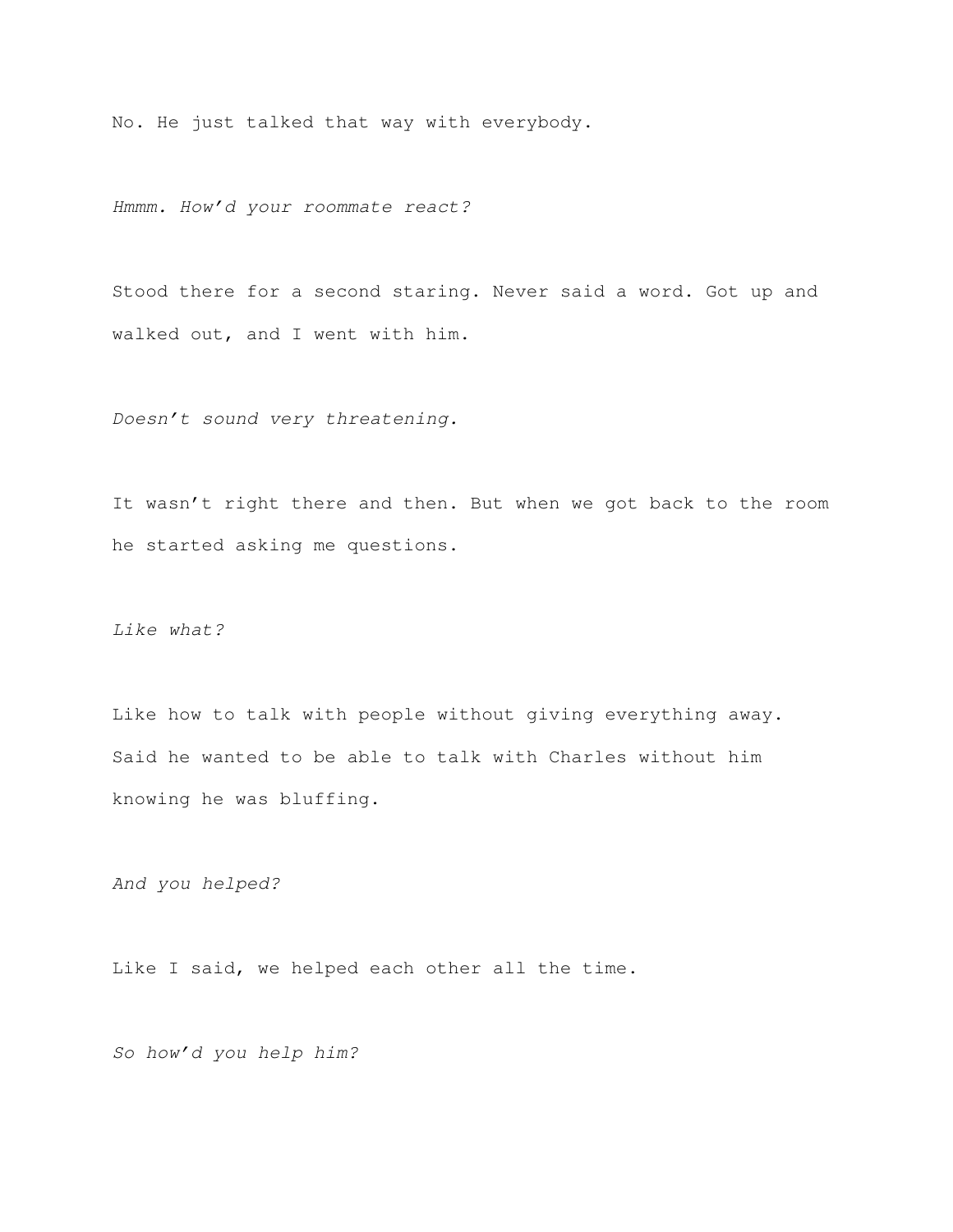Taught him not to answer any questions. Just give one word responses or say "Hmmm" or ask the other person questions or make a short statement. That way the other guy never knew what he was thinking.

And he used that?

Yeah. When he pulled the gun on Charles?

A gun? Sounds serious.

I showed up one Friday night for a game, and he was there again.

With Charles?

Charles and all the other guys too. At least at the beginning.

The others left?

They did. My roommate used what I taught him and held in there pretty good. The others all left one at a time and in the end it was just me, my roomie, and Dagger.

And your roommate pulled the gun and shot Charles?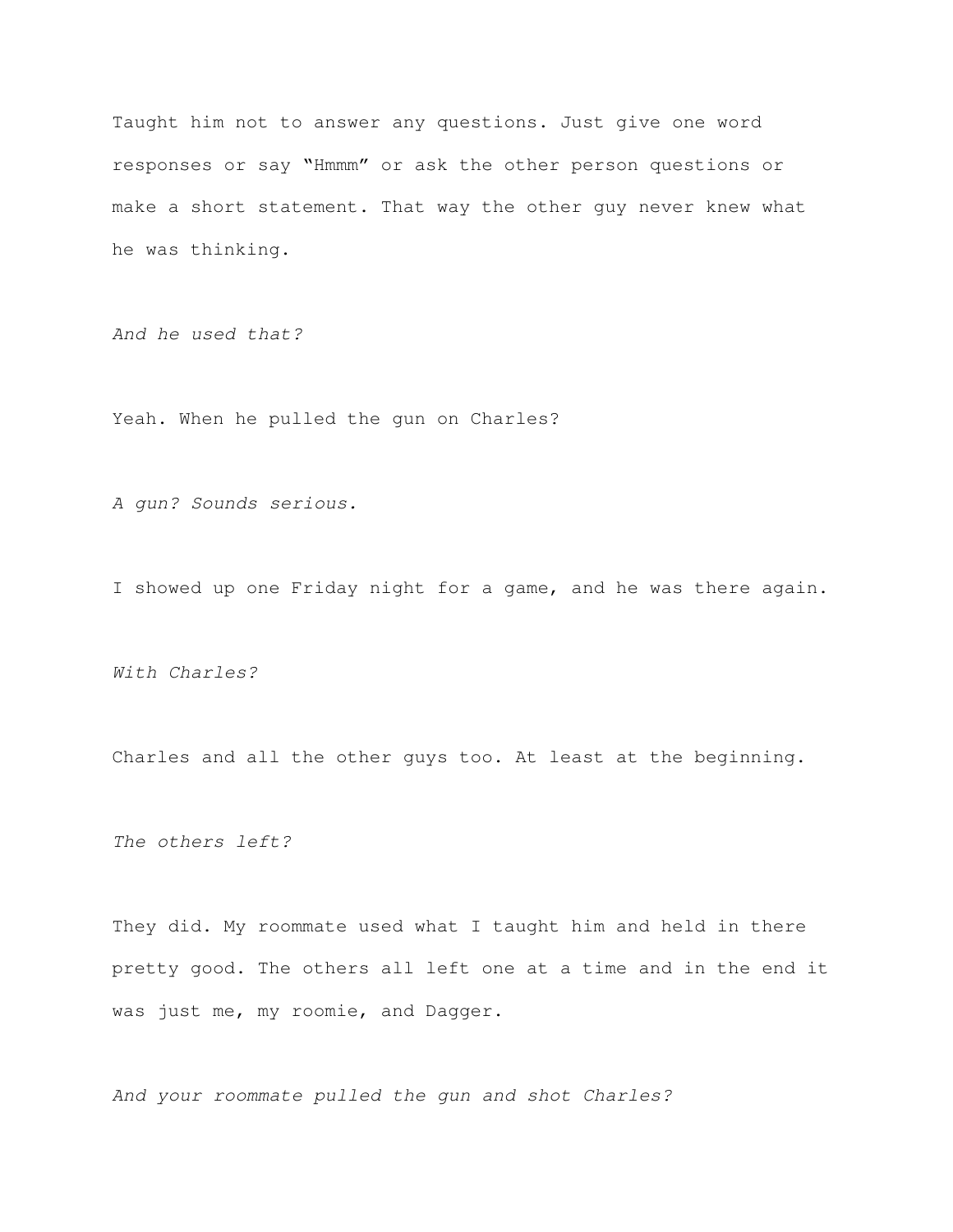Well, not just like that. He made a bet.

A bet?

Told Charles he had a special game for him. Said "Let's see if I'm any better at bluffing."

High stakes?

The highest. They played for one hand. If Dagger won, then my roomie said he'd kill himself. If Dagger lost, then he'd shoot Dagger.

Why didn't Charles back out?

Because if he did then he'd have gotten shot anyway.

Oh. I guess Charles lost.

No. He won!

He won?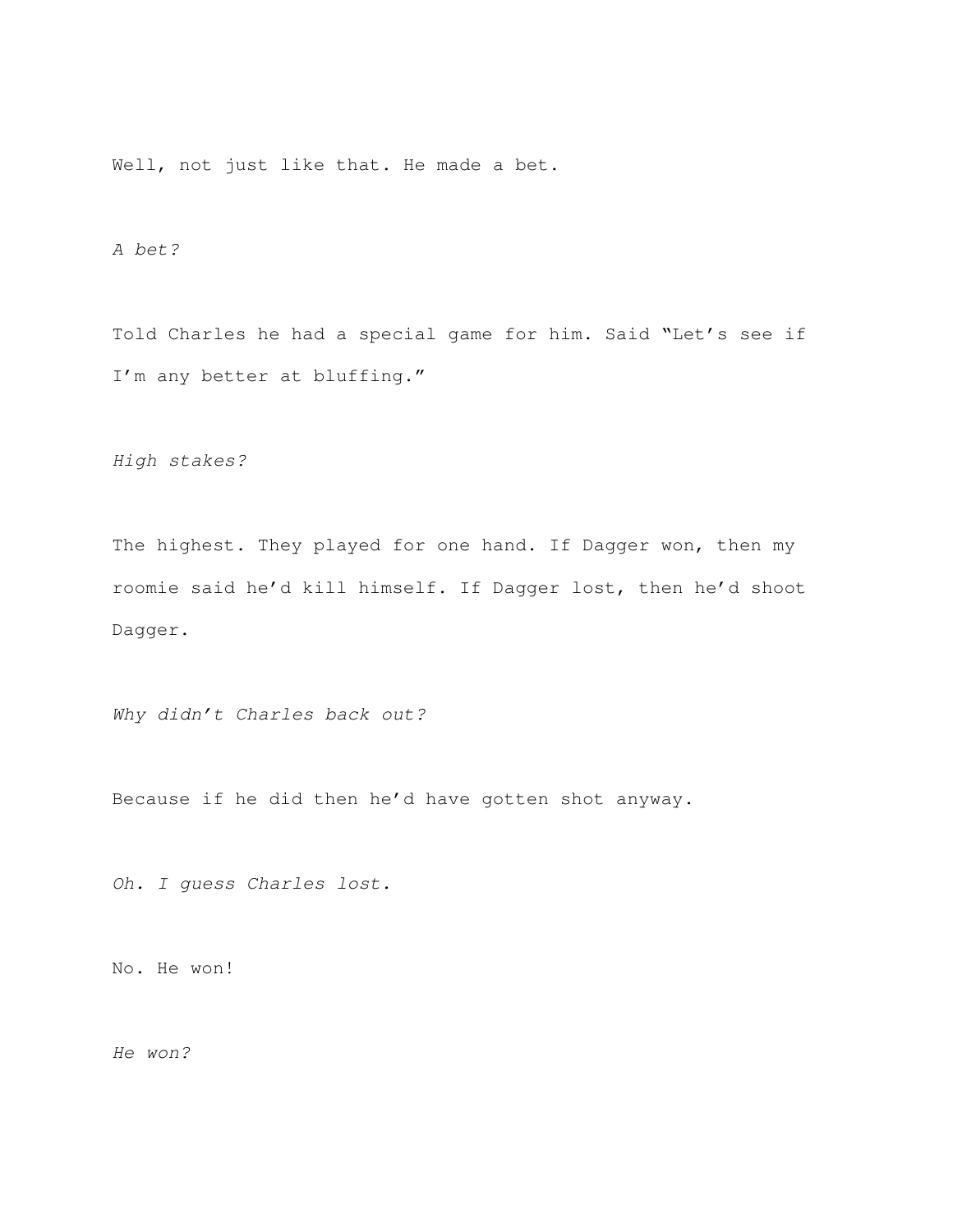Then my roommate said "Just bluffing Charles" and shot him anyway.

Oh.

I told him he had to turn himself in. We argued for hours.

And did he?

No. He disappeared.

Did you ever find him again?

Well I found out what he did. Went back and killed every other guy that was at the original game laughing at him.

That's why you said more than one.

Yeah. And a few other people have been killed around town and I think it might be him too.

So that's why you don't know how many.

Yeah.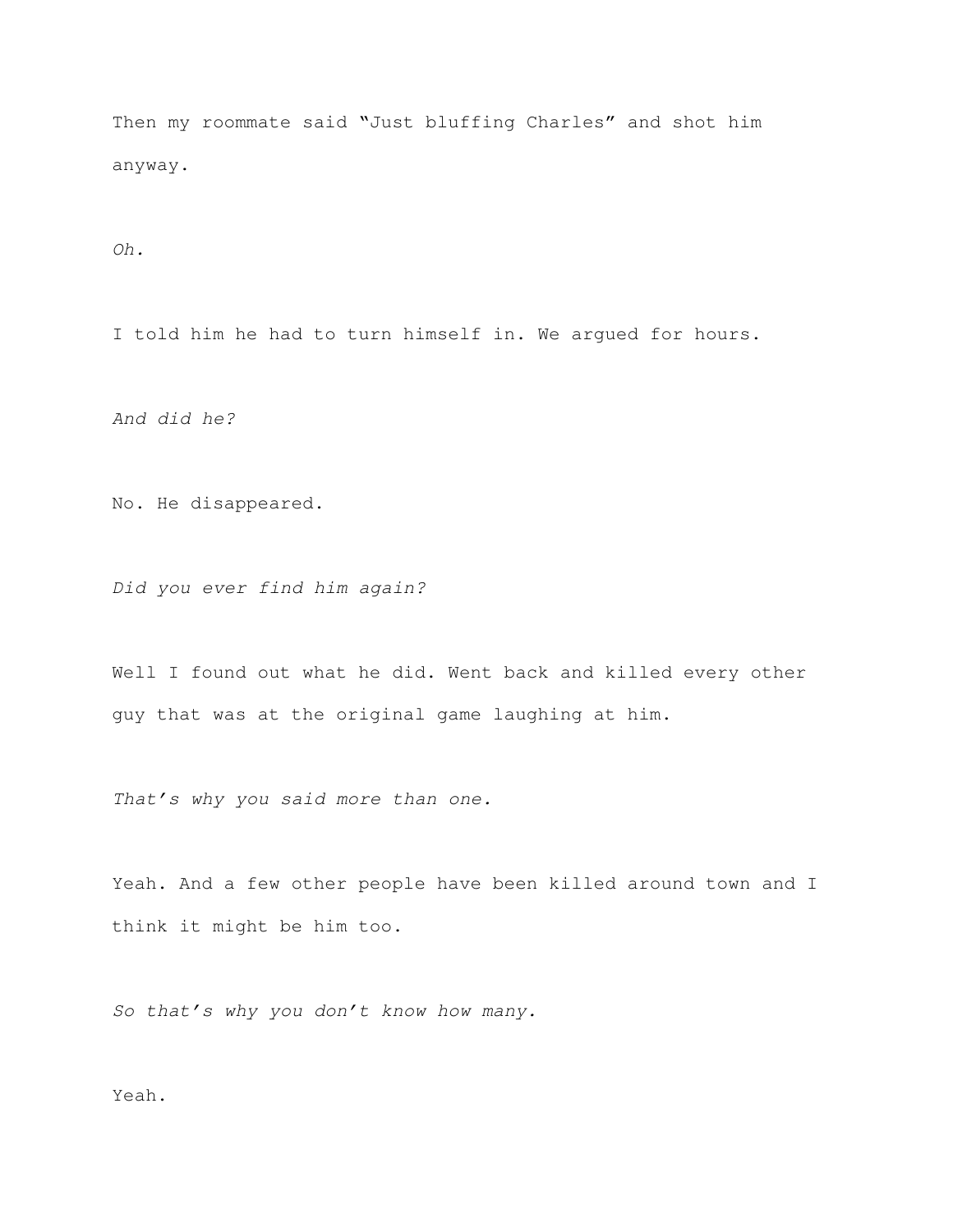And he's still at large?

Well, I finally figured out a way to find him.

You did?

I told you we used to help each other.

You did.

So how do you think I used that to find him?

I don't know.

Don't you?

Well, you talked about working together on a lot of things, and complementing each other.

Yep. When I needed help, he'd come.

So you asked him for help. What kind of help could have gotten him out of hiding?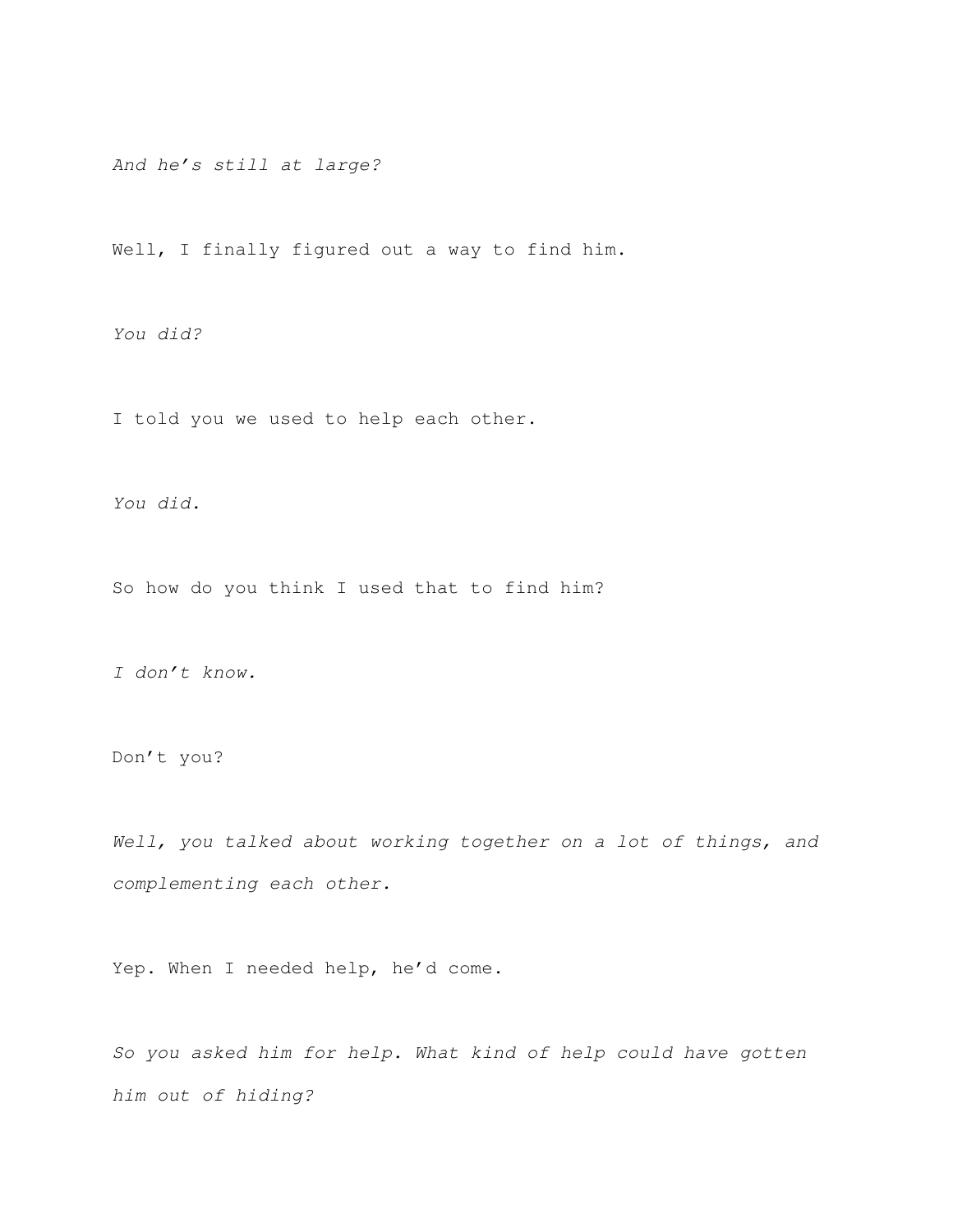Would have to be pretty big.

Would have to be. Couldn't be help with homework, or a lob.

Bigger.

Major test? No not big enough. Maybe you getting in trouble with police yourself?

Nope. Bigger.

Well, the only thing bigger than that would be life and death. Somebody close to you must have been dying.

Close.

Close? What's close to someone near you dying?

Don't you see it?

Well, let's think through it. You don't have any brothers or sisters, or mom or dad left. Who's closer to you than that?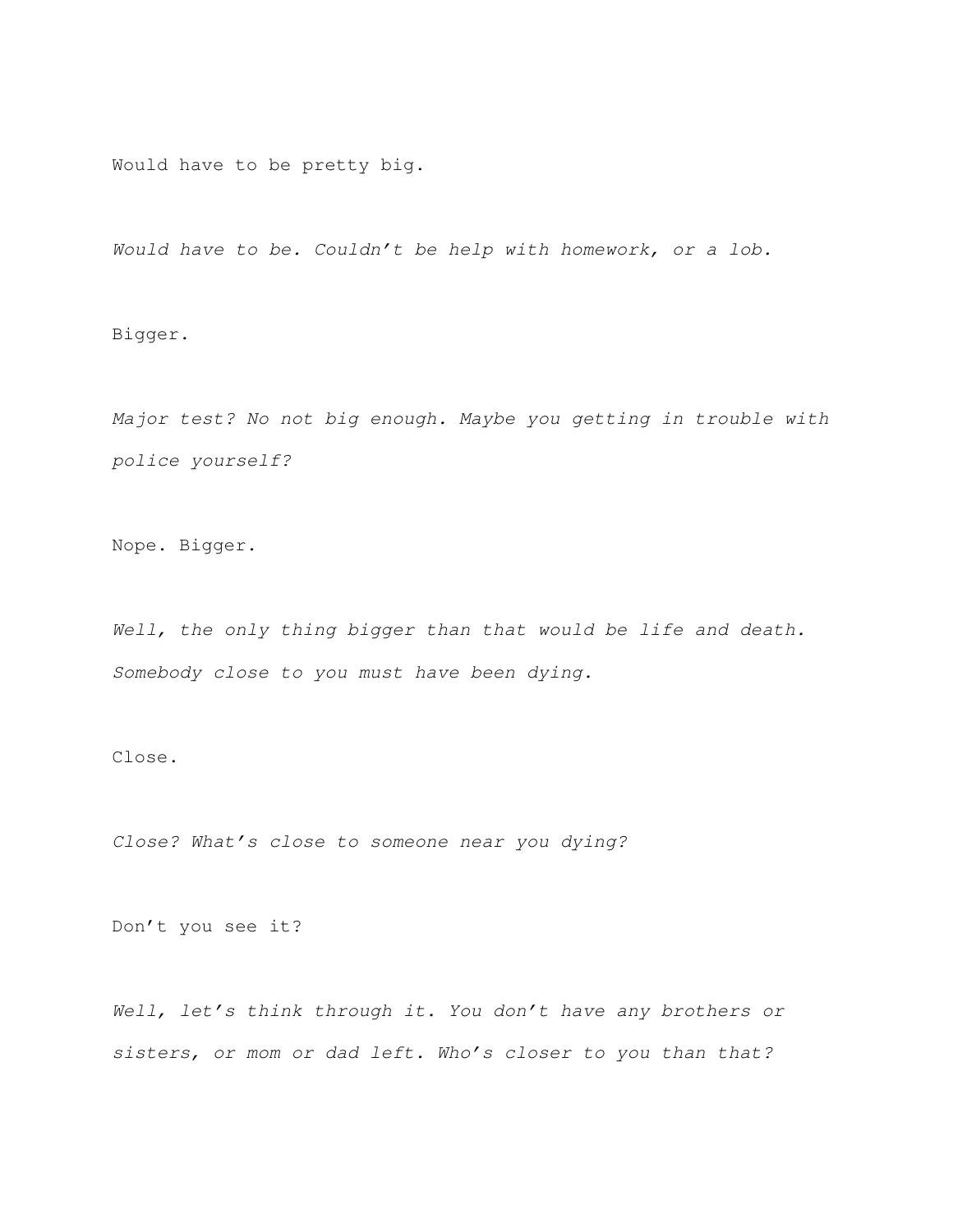You know a lot about me.

I do. I guess roommates know each other well.

We do.

And the closest person to you other than a relative is me?

Well, yes. And no.

Yes, and no?

It's me.

You're about to die?

I am. I'm about to jump. And when I do, I'm taking you with me.

How can you do that? I'm way over here.

Are you?

I thought I was. How could I not be? Not unless you and I are…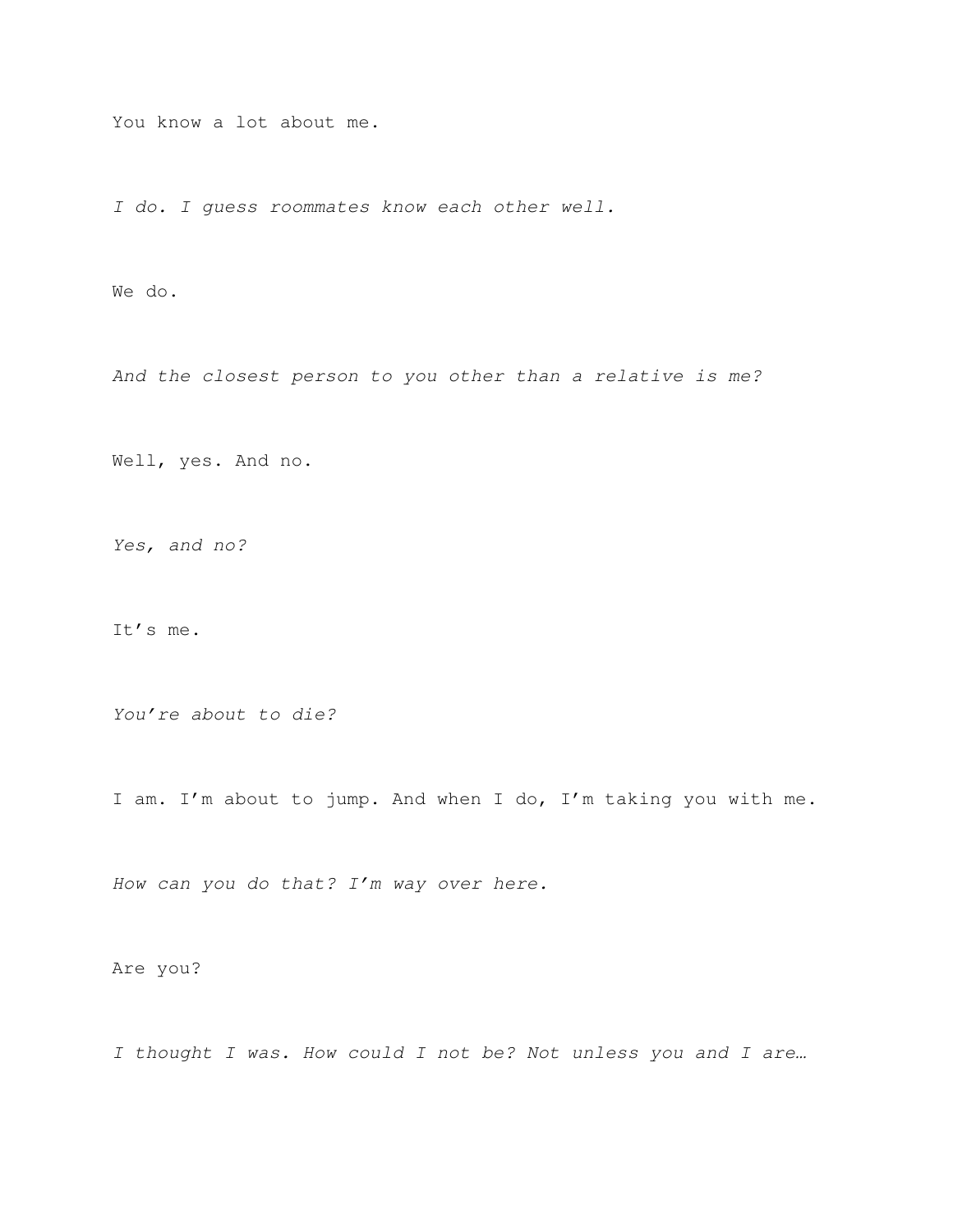The same person?

The same person.

Yup. You killed all those people, and I'm not going to let you do it any more.

No, wait! You can't jump.

But I can. And here I go!

**Hey. How you doing down there?** 

Good doc, the couch is comfortable.

**That's a long story you told.** 

It is. Do you think he's really gone for good?

**I do. When you jumped, he got scared and left you. That part of your psyche is gone. You're not a split personality any more.** 

So he won't kill again?